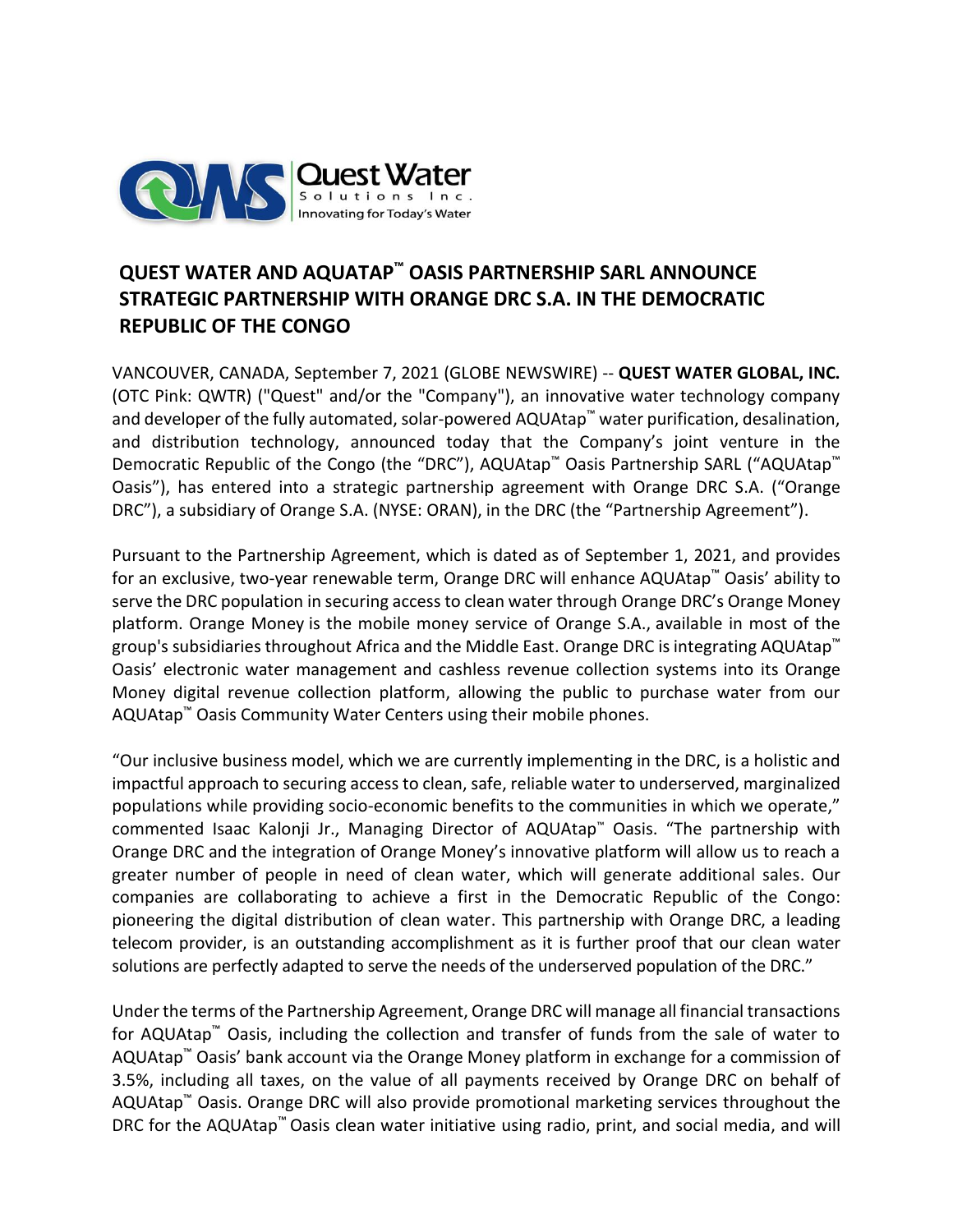provide certain necessary items for each AQUAtap™ Oasis Community Water Center including (i) no-cost wireless internet access for AQUAtap™ Oasis' real-time water management and cashless revenue collection systems, (ii) 20-liter co-branded, food-grade water containers for use by customers in each community, and (iii) hand-sanitizing stations at each AQUAtap™ installation site.

## **About Orange S.A.**

Orange is one of the world's leading telecommunications carriers with a turnover of €42.3 billion in 2020 and 142,000 employees as of March 31, 2021. The Group has a total customer base of 262 million customers worldwide as of March 31, 2021, including 217 million mobile customers and 22 million fixed broadband customers. The Group is present in 26 countries, 18 of those are within Africa. Orange is also a leading provider of global IT and telecommunication services to multinational companies, under the brand Orange Business Services. In December 2019, the Group presented its new 'Engage 2025' strategic plan, which, guided by social and environmental accountability, aims to reinvent its operator model. Orange Money, its flagship mobile-based money transfer and financial services offer, is available in 17 countries and has more than 50 million customers. Orange is listed on Euronext Paris (symbol: ORA) and on the New York Stock Exchange (symbol: ORAN).

## **About AQUAtap™ Oasis Partnership SARL**

AQUAtap™ Oasis Partnership SARL is a strategic partnership between Quest Water Solutions, Inc. (Canada), a wholly owned operating subsidiary of the Company, Dikembe Mutombo's American Venture Mergers & Acquisitions, LLC (USA), and Kalo Products SARL (DRC). The Partnership merges the social mission of a non-profit with the market-driven approach of business for powering comprehensive growth, dignity, and potential while accelerating progress toward the Global Goal of equitable access to safe, affordable drinking water. The benefits arising from this holistic, inclusive, and impactful approach create shared value for both business and society.

### **About AQUAtap™ Oasis Community Centers**

Quest's AQUAtap™ are self-contained, solar-powered, decentralized water purification and distribution systems. The AQUAtap™ was designed primarily for use in rural or peri-urban locations where infrastructure is scarce or non-existent. The AQUAtap™ is a cost-effective, sustainable, and environmentally sound turnkey solution that supplies a safe, reliable, and abundant source of potable water. Each unit is fully autonomous, powered by state-of-the-art photovoltaic panels. The energy efficient AQUAtap<sup>™</sup> is available in several configurations, depending on the application, the water source, and preferred distribution method. When in use in conjunction with Quest's inclusive Build-Own-Operate business model, as is the case currently in the DRC, the AQUAtap™ systems are equipped with multiple cashless, point-of-sale interface modules to allow for the sale of clean water. Each AQUAtap™ converts contaminated fresh water, brackish, or sea water into clean, purified drinking water at a rate of up to 100,000 liters per day. The systems are both modular and scalable in design, easily allowing for increased water production, and are designed to function in any environment and without any existing infrastructure. Housed in a custom, modular enclosure, a single solar-powered AQUAtap™ system is capable of producing clean water for up to 5,000 people per day.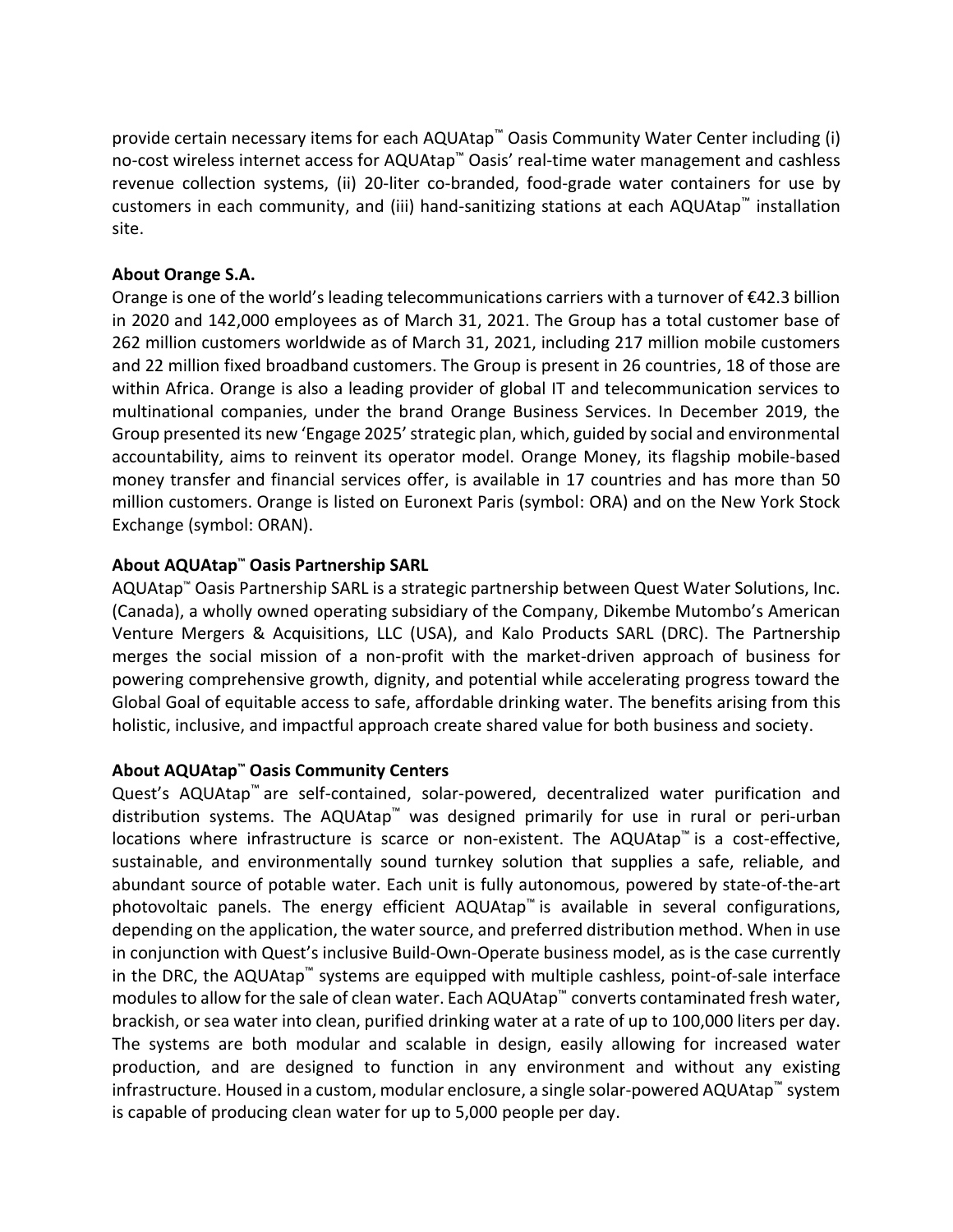### **About Quest Water Global, Inc.**

Quest Water Global, Inc., through its wholly owned operating subsidiary Quest Water Solutions Inc., is an innovative water technology company that provides cost-effective, sustainable, and environmentally sound solutions to water-scarce regions. The Company uses proven technologies to create economically viable products that address the critical shortage of clean water in water-scarce regions and developing nations. Quest's goal is to address the vital issue of water quality and water supply by providing an alternative, sustainable source of pure water at the smallest possible environmental cost, while becoming a leading provider of decentralized, turnkey solutions using alternative energy for the production, purification, desalination, and distribution of a safe, reliable source of potable water. For more information, visit Quest's website at [www.QuestWaterSolutions.com](http://www.questwatersolutions.com/)

#### **Notice Regarding Forward-Looking Statements**

This press release contains forward-looking statements as that term is defined under applicable securities laws. Statements in this press release, which are not purely historical, are forwardlooking statements. These statements are only predictions and involve known and unknown risks which may cause actual results and the Company's plans and objectives to differ materially from those expressed in the forward-looking information, including: negative results from the Company's operations; the effects of government regulation on the Company's business; risks associated with the Company's ability to obtain and protect rights to its intellectual property; risks and uncertainties associated with the Company's ability to raise additional capital; loss of management; and other factors beyond the Company's control. Although the Company believes that the expectations reflected in the forward-looking statements are reasonable, it cannot guarantee future results, levels of activity or performance. Further, any forward-looking statement speaks only as of the date on which such statement is made, and, except as required by applicable law, the Company undertakes no obligation to update any forward-looking statement to reflect events or circumstances after the date on which such statement is made or to reflect the occurrence of unanticipated events. New factors emerge from time to time, and it is not possible for management to predict all such factors and to assess in advance the impact of such factors on the Company's business or the extent to which any factor, or combination of factors, may cause actual results to differ materially from those contained in any forward-looking statement. Readers should also refer to the risk factor disclosures and other disclosures outlined in the Company's periodic reports filed from time-to-time with the Securities and Exchange Commission on EDGAR at www.sec.gov and with the British Columbia Securities Commission on SEDAR at www.sedar.com.

CONTACTS: John Balanko, President & CEO Quest Water Global, Inc. +1 888 897 5536 [inquiries@questwatersolutions.com](mailto:inquiries@questwatersolutions.com) [www.questwatersolutions.com](http://www.questwatersolutions.com/)

> Jacqueline McClure, Corporate Communications Quest Water Global, Inc.